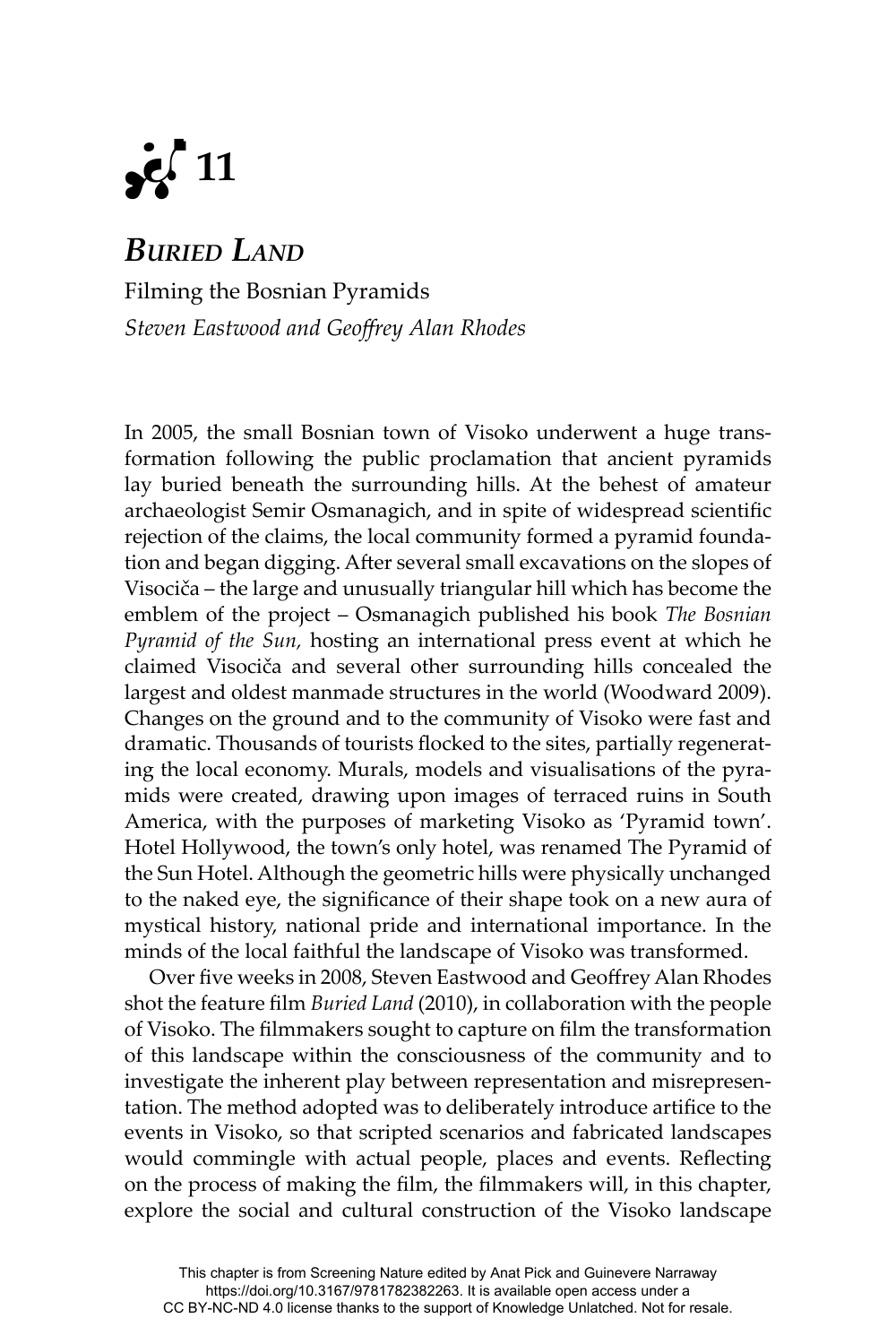and the ways in which this method of filmmaking approached and articulated that community and geography.

Visociča – a majestic, unusually pyramidal hill with façades aligned to the cardinal directions – has always been central to Visoko's identity and there is a history of ideologies being mapped onto it. In the middle ages it was the seat of the Bosnian kingship, and features prominently in ancient maps, antique photos, postcards, paintings and drawings. During the Bosnian war (1992 to 1995) the neighbouring hill – now called The Pyramid of the Moon – was the site of the Bosnian–Serbian frontline; mortar stands and minefields still dot its plateau. But the claims since 2005 that Visociča in fact hides a new icon of history have raised this hill to international importance, even if most of the international attention focuses on the spuriousness of the claims. ABC, BBC and CNN broadcast the story faithfully, along with national news throughout the Balkans. The Pyramid of the Sun Foundation has declared that the site is larger than the biggest Egyptian pyramids, more than ten thousand years old, and therefore, axiomatically, the cradle of human civilisation. For the first time since the Balkan war, the region has gained global attention. Tourist shops selling depictions of the valley as imagined have flourished; restaurants sell pyramidshaped pizzas; the mayor has a sphinx miniature on his desk; cafés have pyramid-themed chairs, food and condiments; local traders sell trinkets and souvenirs; local legends (such as one where the hill is an aid to fertility) have taken on new import. Across Bosnia, sides have been chosen between believers and cynics.

The charismatic leader of the effort, Bosnian émigré Semir Osmanagich, has marshalled a group of amateur researchers, mysticalminded converts and young entrepreneurs, earning him the mantle of the 'Indiana Jones of Bosnia'.<sup>1</sup> His books mix first hand studies of Aztec and Egyptian pyramids with savvy uses of satellite photography, thermal imaging and radiocarbon dating. Theories of pre–Ice Age civilisations, Atlantis and supernatural techniques of construction (including the sonic levitation of rock) are also co-opted into his scheme. The Foundation's campaign involves a constant stream of fantastic statements and partial evidence released to help make this new version of history take root. Against allegations of fraudulence, Osmanagich defends himself as a New Age archaeologist, one who does not respect the colonial traditions of a western and therefore non-Bosnian, non-Muslim archaeological establishment, which to him is an orthodoxy unjustly retaining the final authority over what constitutes historical truth. He holds the archaeological establishment in contempt for its conservatism, saying the scientists are restricted by rationalism and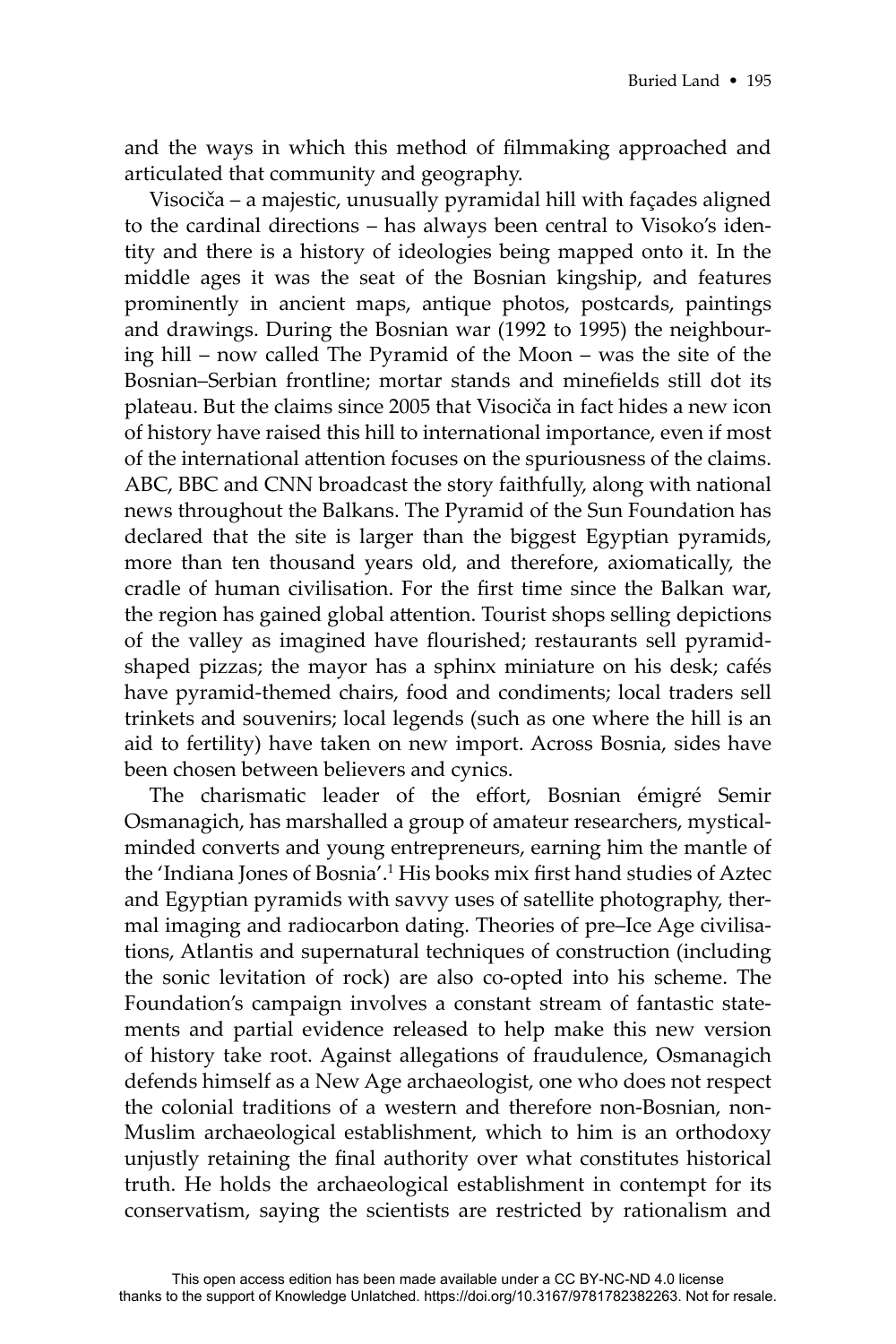

**Figure 11.1** The Bosnian pyramid

empiricism. Instead, Osmanagich is on the side of those there on the ground who want to dig.2 To date, he has excavated local labyrinthine tunnels (many say these were dug in the middle ages for the purposes of smuggling) and sections of the pyramidal hills, exposing sandstone and conglomerate rock unusual in appearance but explained by critics as typical of the geology of the region.

Aside from a handful of digs, Osmanagich's study has been conducted predominantly in theories and visualisations. A plethora of pyramid images exist in the public domain, some enhanced, many entirely imagined and fabricated, proposing extraordinary vistas. Osmanagich has no way of controlling the viral bandwagon of Orgone-energy followers and UFO spotters uploading digitally rendered visions of a techno-utopia to conspiracy theory blogs and mysticism websites.<sup>3</sup> Some say the Pyramid of the Sun was once a giant gold reflector disc that dazzled the valley, others that the whole of Bosnia is one gigantic sacral geometry. The project is a recipe for hyperbolic speculation about that which lies underneath but cannot be verified or denied within standard taxonomies.

In his 1979 lecture 'Landscapes as Theatre', J.B. Jackson outlines how landscape can be regarded as socially constructed for the purposes of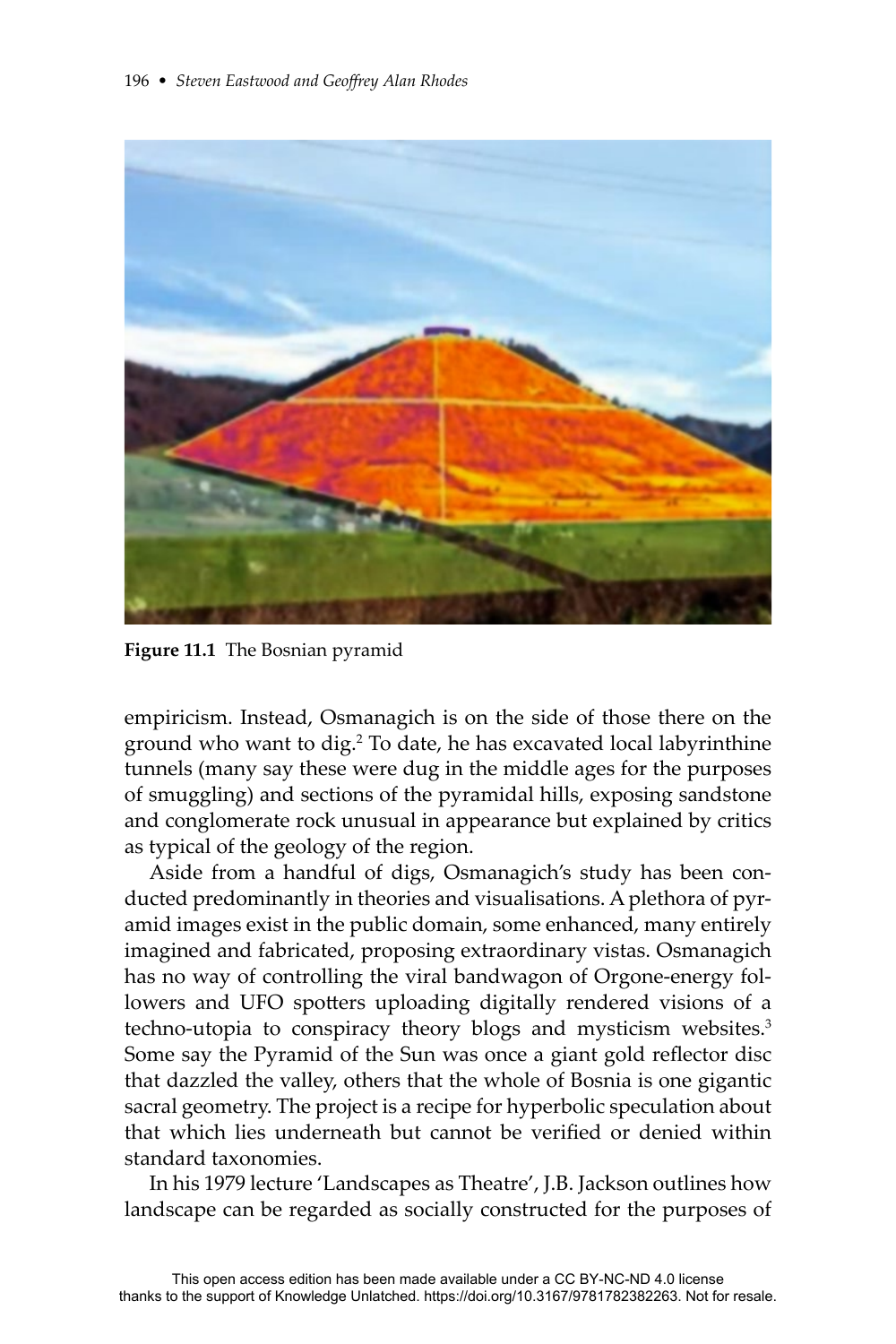staging human dramas. Jackson (1979: 4) first establishes that theatre is 'a staged production with a set of socially and artistically determined rules', then describes how 'humans control and design the landscape as if it were a theatrical stage', capping this with the observation that 'theatre imparts the human ability to see ourselves as occupying the centre of the stage'. The hills surrounding Visoko have certainly been host to human drama and conflict. Influenced and invaded from all sides during its checkered history of cultural conflict, Bosnia remains highly complex in its demarcations, as a political landscape, a religious and cultural landscape, and material, nonhuman landscape. Of course any geography can be contested, its territories politically drawn and redrawn, or manipulated to dubious ethnic ends, but, according to those backing the pyramid project, Bosnia in particular now deserves to be reconfigured in the minds of others. Supporters of the pyramid reject the right of remote academics in other cities and countries to tell them what their land is and means. The pyramid has taken on totemic value, as a symbol for Bosnia as a place of majesty, mystery and transcendence rather than an area of trauma. This sentiment is articulated by a tour guide in one of the opening scenes of *Buried Land* who offers that, '[p]eople will no longer think of Bosnia as a place of genocide or war'.

Depictions of the multiple pyramids in the Visoko valley have a benign and near hallucinogenic value, adopting an aesthetic easily identifiable as New Age, complete with spectral light emanations. Often the geometric lines of the hills are enhanced or perfected, or stripped back to reveal the sacred architecture imagined to lie beneath. Visociča becomes an Eden, or nirvana (many testify to its healing properties and its magnetic effect over electronic devices – the filmmakers were warned by several people not to use cameras on the hill). For local painters, Visociča has become an evocative backdrop, reminiscent of the exotic panoramas favoured by Victorian portrait painters and photographers (like Frederick Edwin Church of the Hudson River School, Anton Hasch, and Albert Bierstadt, or the photographs taken of Yosemite Valley by Carleton Watkins). Where landscape painting was once a key player in colonial power, conveying economic might and asserting the social values of the coloniser, now comes the Pyramid of the Sun Foundation's anti-colonial rhetoric, where the visage of the pyramid flattens all prior hegemonies. Bosnia can now be the originator of all cultures (although one might easily argue that Osmanagich is fabricating a past in order to define a new cultural identity with its own rules).<sup>4</sup> These new images of The Pyramid of the Sun are ubiquitous. They are central to the collective cultural imaginary of the town and of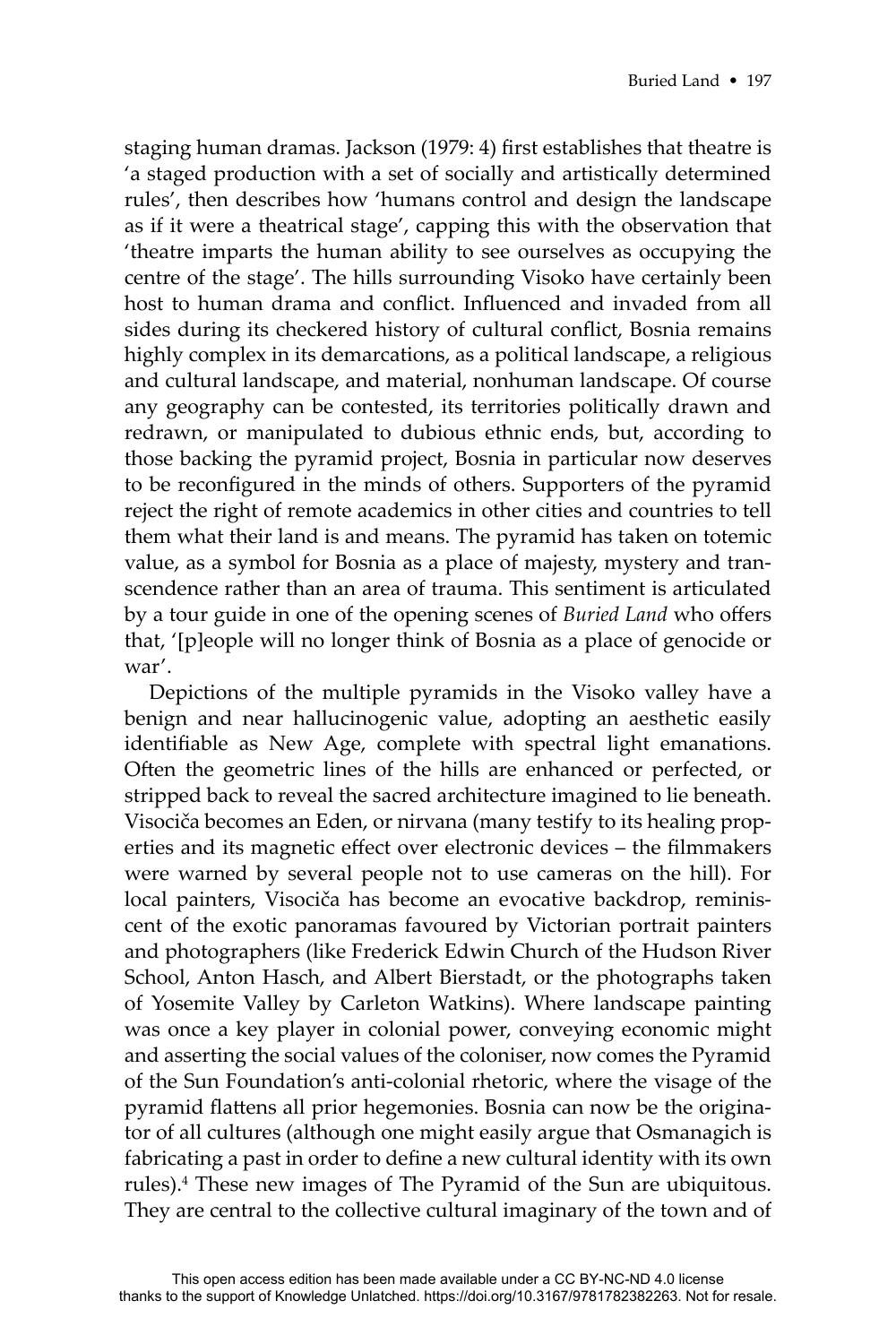numerous internet communities. 'Could we fill up the grand canyon with its representations?' asks W.J.T. Mitchell in 'Imperial Landscape', the opening chapter to *Landscape and Power* (Mitchell 1995: 14). Like images of Stonehenge, Victoria Falls and the Grand Canyon, Visociča has become a fetishised commodity, presented and re-presented in packaged tours, an emblem of the power struggles, ideations and social relations it conceals. It is as though some secret order wishes to imprint a belief on the town's inhabitants and its visitors, through every outlet possible. Visoko, once known for its leather goods, is now Pyramid Town, boomtown.

For Mitchell (ibid.), '[l]andscape is already artifice in the moment of its beholding, long before it becomes the subject of pictorial representation'. Depicted landscapes are always already ascribed, often symbolic, and never neutral in their intention or reception. They may, to our human temporality, seem concretely immutable but they are never fixed in our ideation. Arguments over the contents of Visoko's hills tend towards discourses of ethics, power and ontology (in that order). In a Foucauldian mode, parties subdivide around the question of who gets to say what might be true: who gets to decide where to dig, firstly agreeing what might be found, thereby deciding what can be found. The Foundation privileges the voice of the locals loyal to the cause over experts in other cities and countries. This methodology is of course strongly in contrast to traditional (and perhaps somewhat colonial) sciences, such as archaeology. We might think of it as 'belief archaeology', the mining of imaginations; a jigsaw that cannot and need never be completed. Ultimately, the people of Visoko are searching for a shape, a pyramid within a hill, and if they successfully excavate all that is not pyramid, they will have sculpted into the surrounding landscape the image from their minds. Visociča, hill or otherwise, is an index for the plethora of myths and ideologies ascribed to it and the imaginations of what lies beneath. This, then, is a postmodern land-battle, fought not for actual land but for the map of the land. It was in this contested landscape that the film *Buried Land* was made.

Normative documentary film operates from a dialectics of the objective real originated in the perceived capture of the natural in indexical photography. Although it is constantly noted that the photographic analogue is open to manipulations by the maker and never the unfettered real itself, documentary, in particular ethnographic documentary and the wildlife film, still seeks to maintain the illusion of capturing reality and uses numerous rhetorical devices to do so, most notably the repression of the camera and its operator. Certainly, there is little or no place for subjectivity – except, perhaps, in the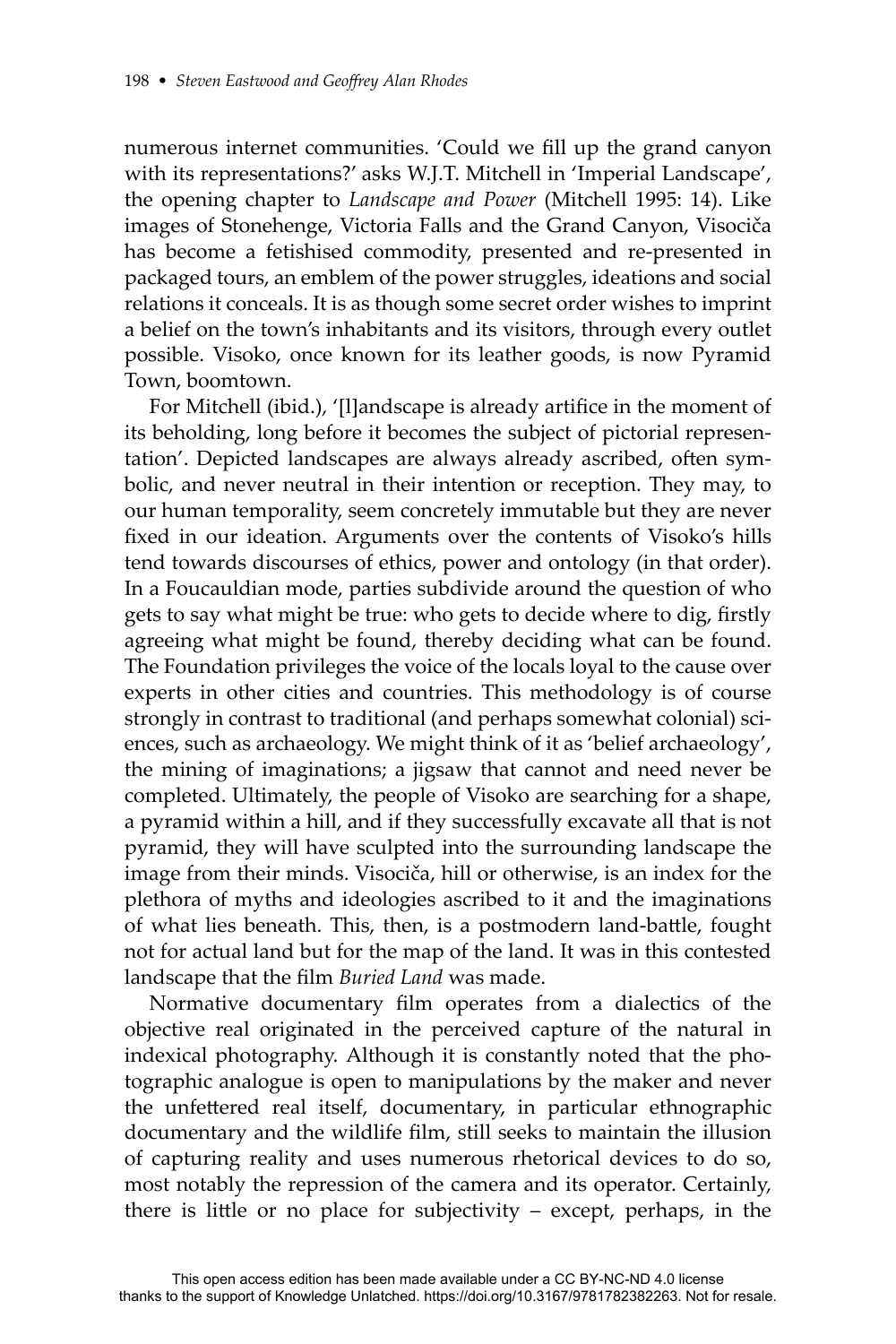

**Figure 11.2** *Buried Land*

God-perspective of the narrator – and no license for performativity: the pre-filmic fact of an alteration should not be evident. However, the carefully constructed placement of the spear in *Nanook of the North* (Flaherty 1922), for example, has always been a sticking point in terms of documentary cinema's claims to veracity.5 BBC wildlife camera operators recount buying supermarket honey to goad and situate wild bears for their pre-scripted shots.<sup>6</sup> The varying practices of forty-eight documentary makers catalogued in the Centre for Social Media (CSM) study *Honest Truths: Documentary Filmmakers on Ethical Challenges in Their Work* show a variety of complex ethical practices relating to the representation of subjects, where filmmakers were willing to mislead people and manipulate events if this served a 'higher truth', one ultimately based on the judgment of the filmmaker (Aufderheide, Jaszi and Chandra 2009). The fact that standard documentary practices often involve coercion, staging, reenactment and biased selection, as evinced from the CSM study, makes for striking parallels between the Foundation's pyramid project and the rhetorical devices adopted by factual filmmakers.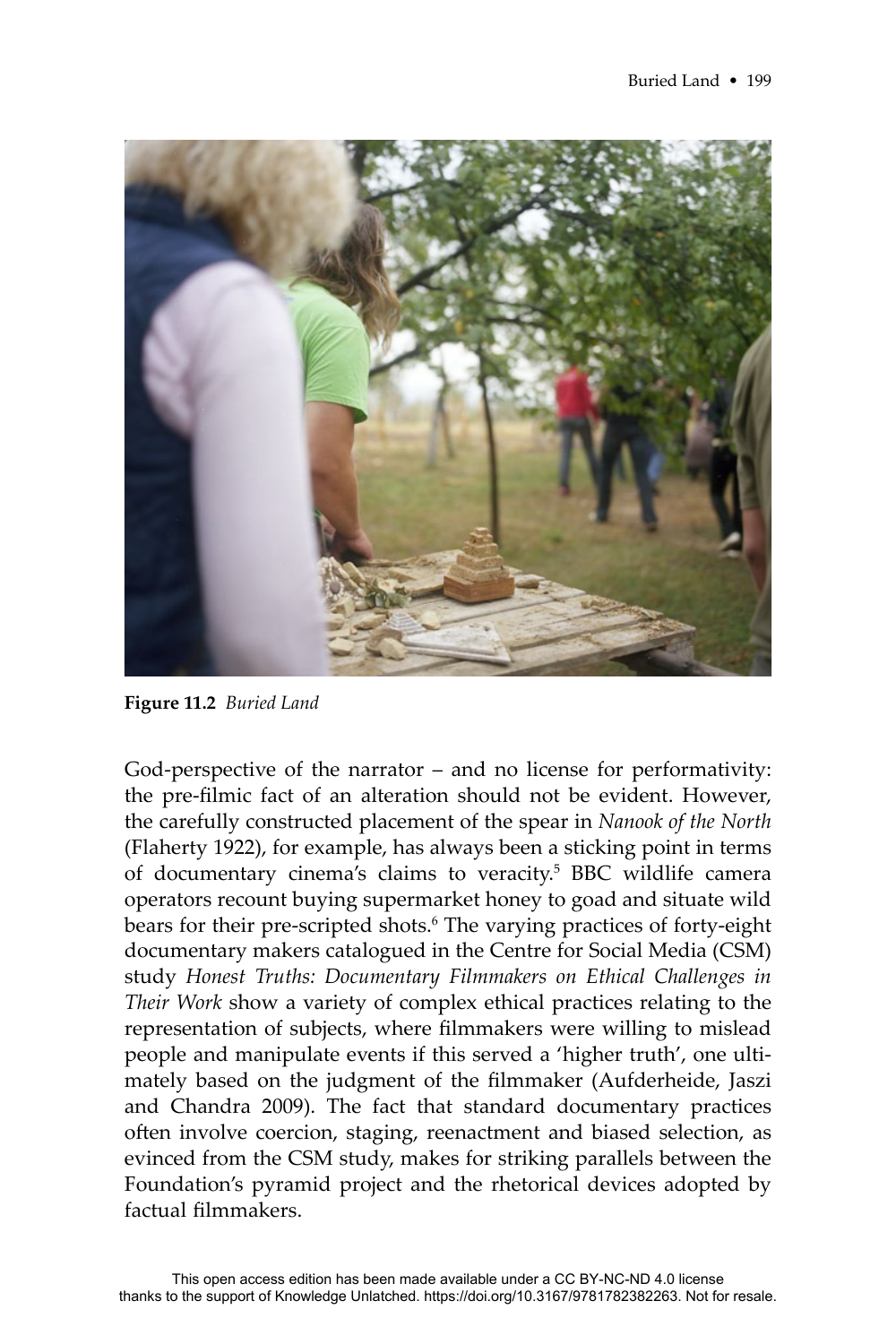Rather than make any truth claims of its own, the film *Buried Land* focuses on how individuals, groups and films construct and maintain truths, just as they construct and maintain landscapes. The pyramid project would fail if disproved but survives if it is neither proved nor disproved. This Schrödinger's cat type of proposition became the rationale for producing a film that challenges the semantic and ethical lines between fact and fiction, landscape and meaning. *Buried Land* does not offer knowledge, solve the problem and deliver a pyramid or a hill. Were the film to conclude, hill or pyramid, it would overlook the essentially undecipherable nature of the subject. If it is central to the Foundation's existence that the pyramid not be uncovered (or *not-yet* uncovered), then on a formal level the film must not have the objective of telling or describing, but rather should mimic or duplicate the 'not-yet' central to the scenario. This reflexive, ambiguous area between actuality and imposed fictions reflects the cultural phenomena of Visociča (hill or pyramid?) and the town (mystically transformed or cynically cashing in?). Normative documentary encounters the limits of its own modes of representation when the environment in question comprises of images and concepts that cannot be objectively recorded but instead are mental projections. The heart of the Visoko story is a virtual image and not an actual one. What could a factual film describe in Visoko other than the surface of the hill? If there was a truth to uncover – for example, a conspiracy – then it seemed to be a truth with many sides. A hybrid form was needed to reflect and refract the manifold discourses.

*Buried Land*, the title itself is both tautological and oxymoronic, seeks to destabilise the relationship of trust between audience and documentary film. It does so in a transparent, self-reflexive way, with the intention of critiquing ethnographic film practices, and with the aim of reflecting the macro and micro-ontologies of the Visoko pyramids. *Buried Land* is a document of a group of filmmakers and the Bosnian actor they hired to coax a real community into telling an imagined story.<sup>7</sup> The production, like the formation of the Pyramid of the Sun Foundation, was a process of convincing others to participate and then facilitating in the minds of those participants a vision, in this case a vision of a film, that did not yet exist. $8$  Incidents from the daily reality of the production determined much of the fiction within the story, so much so that boundaries inevitably blurred. For example, the diasporic experiences of film student and Bosnian returnee Dalibor Stare, who had accompanied the filmmakers as a translator during research and found his cultural identity challenged by his return, formed the basis of the central character.<sup>9</sup> A tour operator and a local screenwriter, both of whom were contacted during research, became key players in the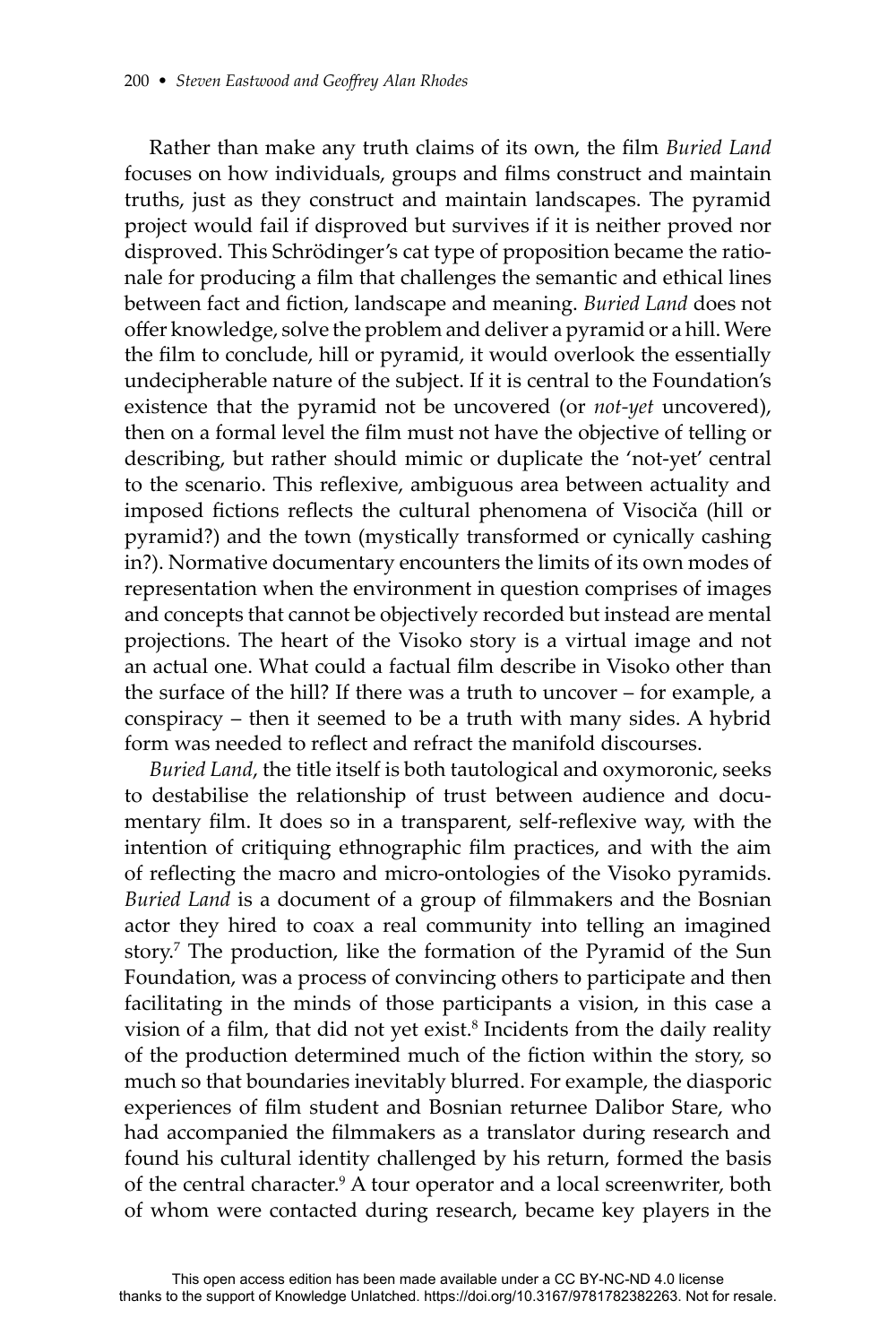production, one as a performer, the other a co-writer. Even the idiosyncratic shape of Visociča (an imperfect triangle that plateaus halfway down one of its sides) helped form the dramatic arc of the film – in essence a rise and partial fall of a protagonist returning to a culture and encountering a landscape. This combination of fiction and reality, and filmic manipulations by the actors and directors, with candid engagements with the real players in the community drama brought about both participation and anxiety. Just as the Pyramid Foundation had been accused of spurious invention, cynical manipulation and media whoring in the advancement of their cause, so too were the filmmakers for producing a film that sat neither in the camp of fiction nor of documentary, but rather attempted to conflate the two. Most notably, a few weeks before the arrival of the film crew for *Buried Land*, the national Bosnian media accused the filmmakers of planning a project like *Borat*. '*Buried Land* comes to humiliate Bosnia again', announced the headlines of the national weekly *Weekend*, and the article continued with suspicions that the filmmakers were planning to inflict a Boratlike 'Kazakhstan' on Bosnia.<sup>10</sup> This event came close to shutting down the production. Unlike *Borat*, however, the methodology adopted was inclusive rather than coercive. Thus, the subject of misrepresentation itself became one of the central themes of the film, and directly informed the trajectory of the central characters.

*Buried Land* tells a diasporic story about the difficulties of coming home, against the backdrop of a people sharing a new belief system and a reinvigorated sense of national identity. It uses these narrative devices as a means to articulate the inventiveness and the complexity of spirit of the town. The structure of the story also serves to foreground ethical issues with ethnographic film and the epistemological limitations of the documentary in general. The semi-improvised narrative follows Emir, a Bosnian emigré removed during the war (played by the film's sole actor, Emir Kapetanović) who has returned to his homeland to assist a western film director (played by one of the actual filmmakers, Geoffrey Alan Rhodes) on a somewhat vague, high-concept film, which they claim will embody the spirit of the Visoko community. Caught between states of patriotism and cynicism, Emir sets out to discover the truth behind the pyramidal claims, harnessing the hopes and imagination of the town in the pursuit of the proposed film. On his route Emir passes through a number of environments, including archaeological dig sites, active minefields (eerily reminiscent of the Zone in Tarkovsky's *Stalker*), hillside terraces, tunnels, plateaus and summits. As he does so, we are witness to a number of visions of the pyramids themselves, posited as imagined, firstly by Emir and then without the anchor of a character's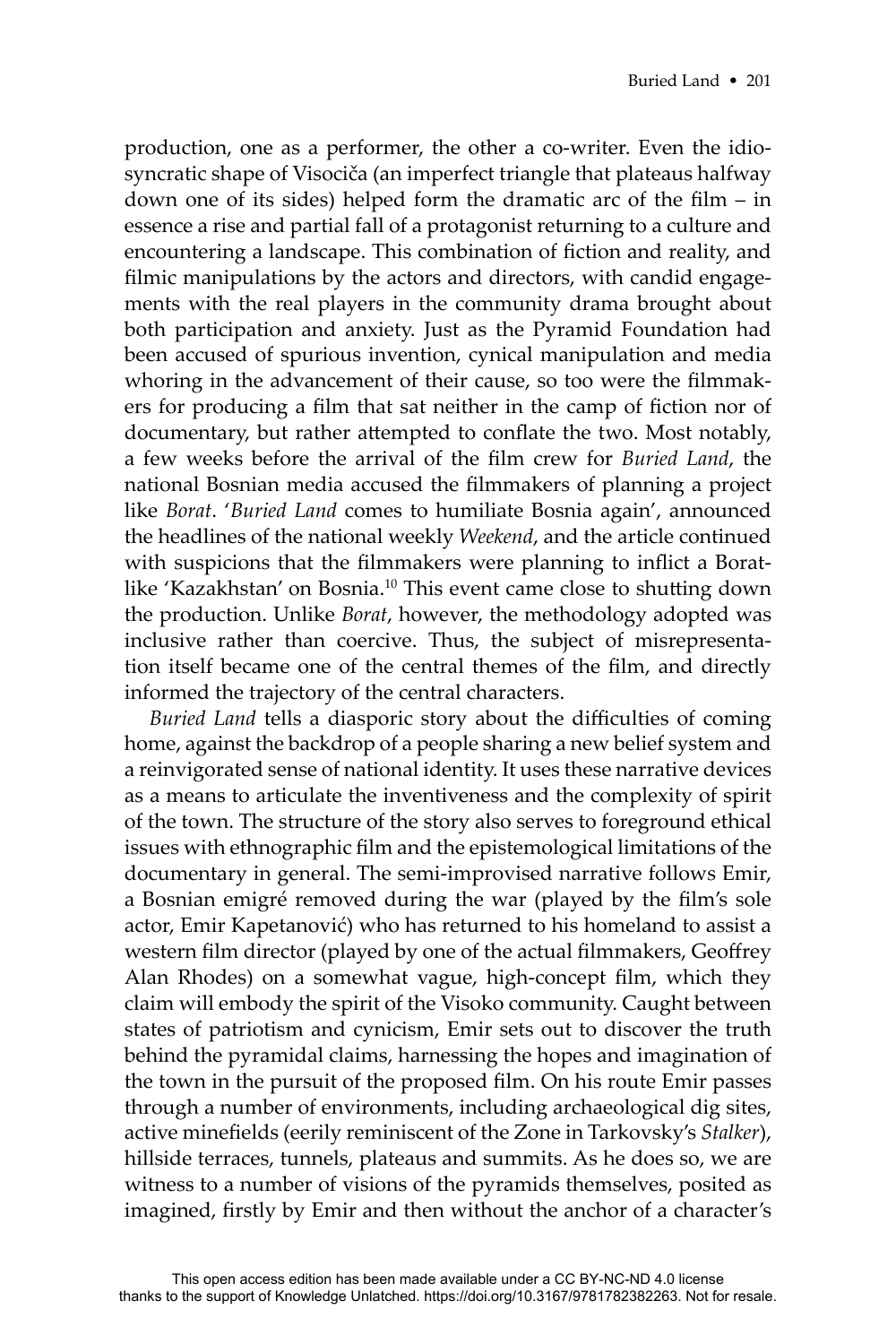psychology. Accused of making fun of the community, Emir's outlandish behaviour grows confused, until a grandiose shoot at the summit of the Moon Pyramid descends into chaos, and Emir is forced to confront his scepticism.

Every person in the film, aside from Kapetanović and Rhodes, appears as himself or herself, performing who they are in the space afforded to them by the film. *Buried Land* was shot chronologically and as a documentary, which left cast, non-actors and crew often unclear whether shooting was occurring or not. The attitude and delivery of the film extends the methodology of neorealism, Jean Rouch and (latterly) Iranian cinema through the use of free indirect discourse and by having an actor emerge from a documentary space and coexist in dramatic scenes with historical subjects.<sup>11</sup> The frame of the film and the agency of the (semi-)fictional central characters(s) acted as a means to collect and reframe what was already taking place.<sup>12</sup> This was done with the full knowledge of those involved. In response to the news article critical of the filmmakers, Radio Visoko wanted to record an interview with Eastwood and Rhodes in order to address the rumours of misrepresentation (and the *Borat* comparison) surrounding the film. Instead, in line with evolving reflexive methods, the interview was held with the characters and forms one of several pivotal scenes in the film. The stage of the production thus became a temporary site that the various players opted to make use of in their own way. This is how filmed representations can generate self-image for a community, who reimagine their streets and houses as scenes and themselves as now players within them. For example, Goran, an amateur archaeologist and one of the key players in the Pyramid Foundation, treated appearing in the film as a means to share stories of his experiences during the war, and as a platform for presenting philosophical ideas and observations about diaspora. Similarly, Avdija Buhić, the tour guide whose real character had evolved into a fictional character now romantically involved with Emir, took the opportunity to challenge the filmmakers about their intentions for the film. Filmed as an impromptu interview with Eastwood, Avdija's misgivings were cut into a scene between herself and Emir, in which she reprimands the central character for his poor representations and the short-sightedness of media-makers in general. The decision to execute the scene in this idiosyncratic way was arrived at as a result of a discussion with all those involved. And so characters introduced at the outset as historical subjects – Avdija the tour agent, 'Zombi' the head digger in the tunnels, Goran the amateur archeologist – move towards the limit of direct cinema, and then in turn towards the limit of docudrama ('based on a true story') until they are players in an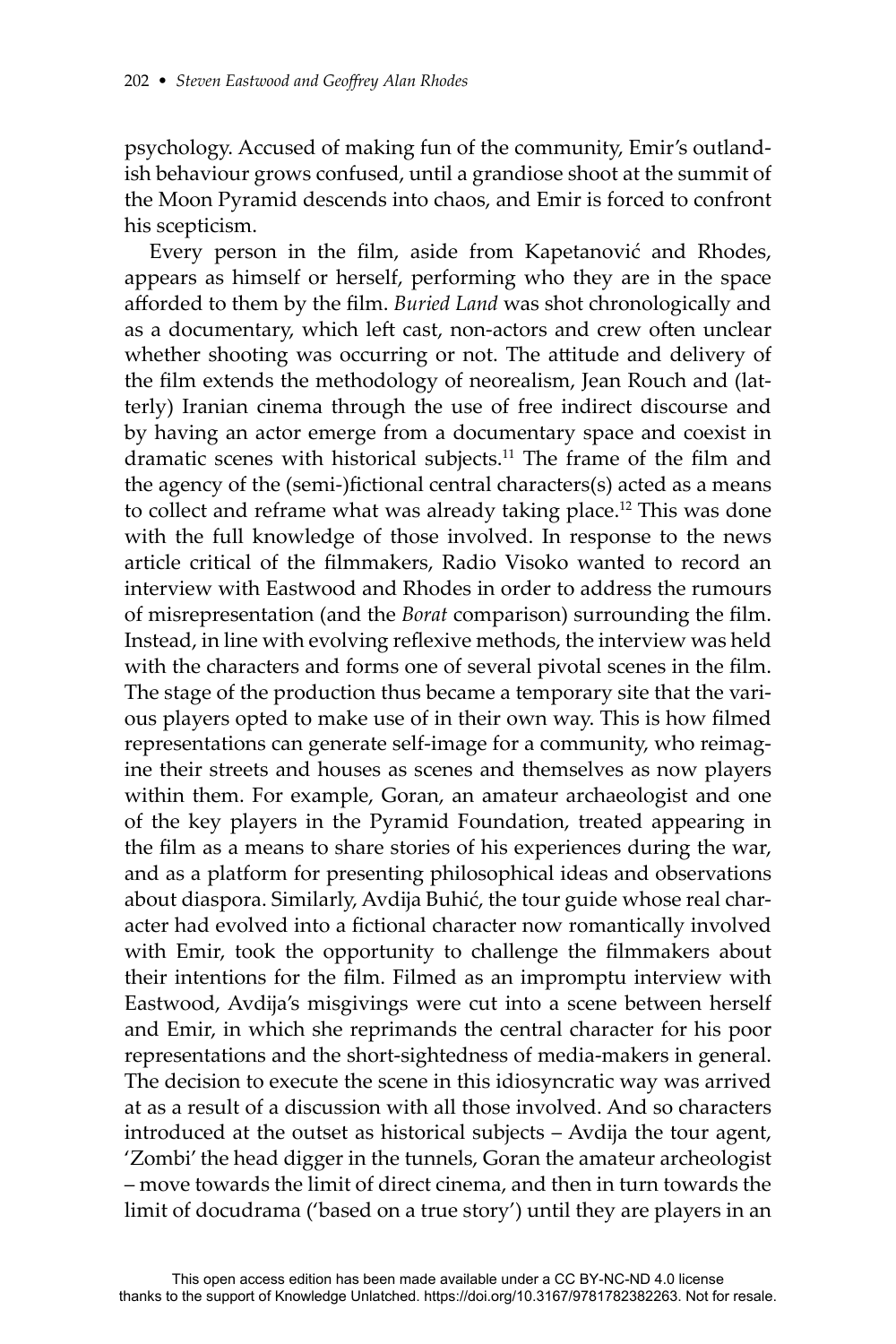entirely artificial rendering. This method is transparent – no person is tricked – but, in the end, no subject is ever totally complicit; the image each of these subjects had of their portrayal was based on vague outlines and, in this improvisational drama, not even the filmmakers knew precisely how the final film would be configured.

The notion of how truth and value are projected onto an image permeates *Buried Land*. When we first hear the filmmaker Adam (Rhodes) and his guide Emir (Kapetanović) speak, it is to announce the shot, directing the historical subject (Haris, a tour guide) to act naturally and behave as he would when giving an 'actual' tour. During the 'casting' of the miners who clear the tunnels beneath Visociča, a series of extreme facial close-up fills the screen, framed by soft-focused earth and fauna (much like photographs one might see in National Geographic). Each subject is directed by an offscreen voice (Emir's) to, 'Look up, down, to the camera', and to answer questions about what they believe they have uncovered in the tunnels. Several times the viewer is left in the discomfort of watching one of the miners wait to be directed, his gaze shifting awkwardly, looking into the lens. Returned looks of this kind are a recurring principal of ethnographic cinema, where the viewer is confronted by the face of the Other. The face is emblematic of the desire to know, gain knowledge of and have mastery over the Other. And yet, when magnified to cinematic proportions, the face as site of affect simply serves to articulate the inscrutability of a person. We cannot record the interiority of their thought, their cynicism or belief, their fluid subjectivity. What we can see are the external signs of discomfort. As Nichols (1991) writes, within ethnography there is the demand for diegetic coherence in the representation of the Other. There is an expectation of appropriateness of method and statement. We expect a landscape to be harmonious, self-contained, but in reality the vista is not what we desire. Following screenings of *Buried Land*, audience members (especially western ones) often rushed to the critique that the film should have told and shown more of the town and the town's people, of the pyramid and the pyramid project, of the truth behind the story. Instead, the film adopts an aesthetic of the inscrutable and of the irretrievable. In *Buried Land* repeated looking at and digging into and under the landscape fail to reveal an undeniable artefact or vista, for instance a golden tomb or hidden chamber, as imagined by the miners, instead presenting more and more strangely shaped rocks and landscapes with various attached claims. Dramatic scenes are book-ended by returning to the view of Visociča, looming above Visoko, unchanged and inscrutable: sometimes redolent of the supernatural, like the mountains in Peter Weir's *Picnic at Hanging Rock,* Steven Spielberg's *Close Encounters*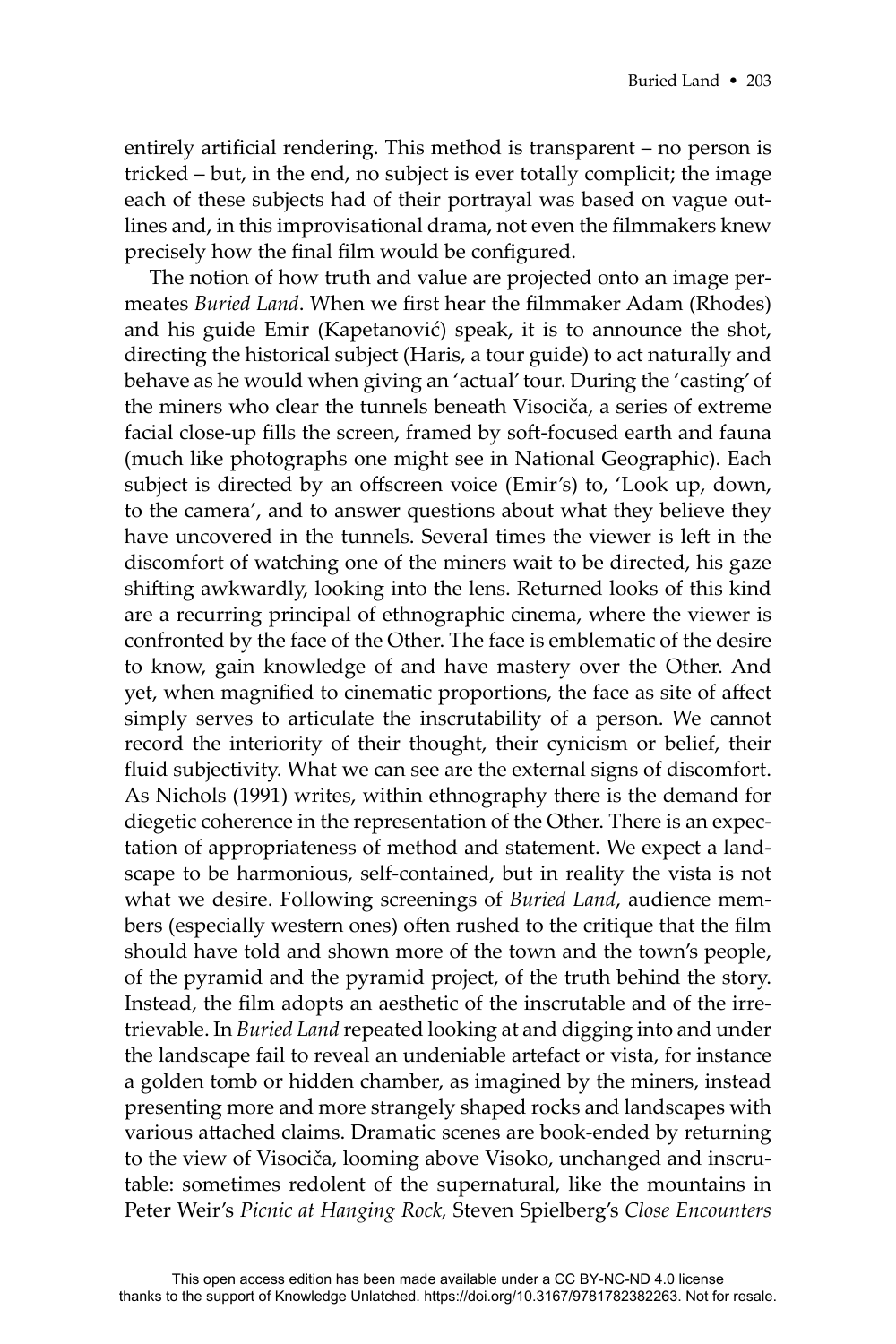*of the Third Kind* or Roberto Rossellini's *Stromboli*; at other times merely tectonic, a vista for extrapolating cultural constructions and political struggles, like the landscapes in Patrick Keiller's *Robinson in Space* or the 'lakescapes' of James Benning.13 If anything, it is not the photographic process that captures the slippery changing identity of this landscape, but the effect of montage over duration. Like the Kuleshov effect, each time we return to the image of the Visociča, its meaning is changed by what we have seen and heard in preceding scenes and sequences, so that in one instance it must be pyramid, only to later become merely hill.

Fabricated landscapes are inserted into this indexical geography, mimicking the efforts of the Foundation and its followers. Using South American extant pyramids as models, the filmmakers hired animators to insert composited pyramids into otherwise documentary scenes. Instead of the cutaway to the noted 'artists rendition', as is used frequently in television journalism, these virtual images are imposed within the frame without demarcated borders, so that the fabricated and the indexical exist together within the frame. These superimposed, and later animated, sequences progress from that which is seen by the psychology of a character to the 'seen' of the film itself. The first appearance of such magical realism, when Emir 'sees' pyramids suspended in the valley over the filmmaker's shoulders, creates a tear in the observational documentary frame: 'If I am seeing pyramids then this cannot be a documentary'. During the extended scene on the Pyramid of the Moon – the culmination of the efforts to gather the town to make a film – when Emir attempts to marshal the community in a poor symbolic representation of their spirit and belief, pyramids appear as a vision *behind* the people of the town, once again as though seen by Emir the ringmaster. These are images imposed on the real community who have been marshalled and manipulated by the actor within the documentary to make the film within the film. But the reverse shot of Emir's face has been eradicated. Without Emir to see, it can only be the audience perceiving the phantasmagorical pyramids, shapes that are not diegetically conjured but instead produced by the film and only for the space of the film. The ultimate objects of desire, the truth of the pyramids realised, are given only to the film audience, appearing behind the community who never turn to see them. They seem to represent the ambitions of the film and its desire to capture the self-image of the community, and at the same time this sequence foregrounds the filmic trick and our own aspirations.

*Buried Land* not only draws attention to the epistemological problems of the 'true' documentary image, but also repeatedly poses the problem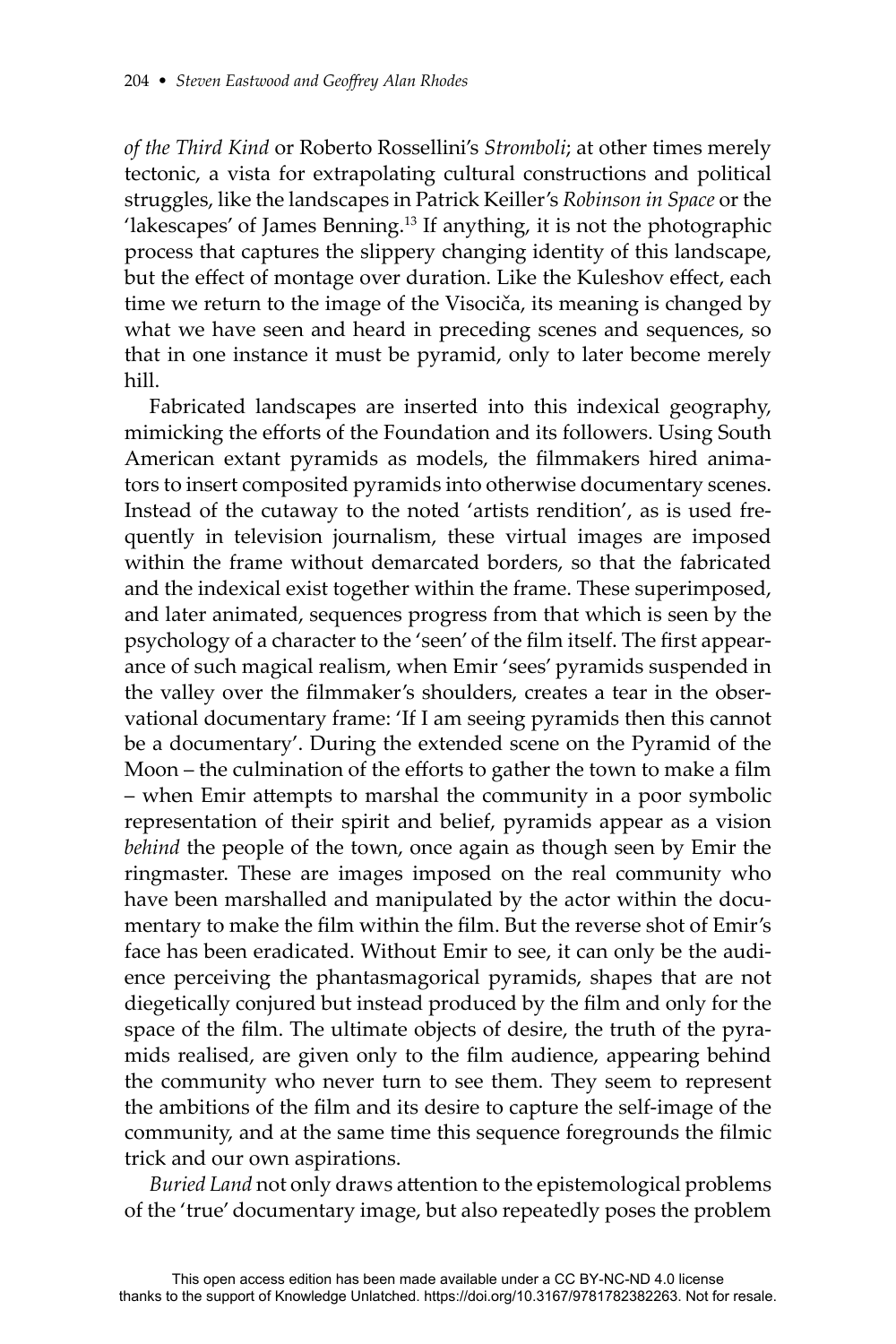of point of view (POV) in the documentary and of a factual film looking: precisely who is looking? What and where is the film 'Buried Land' that Emir refers to during the radio interview and to the mayor? Where is the film crew, wielding this unqualified camera? During the casting of the miners, Emir asks subjects to look straight ahead, into the lens, or to repeat actions, for a recording that is not diegetically taking place. In the plan-sequence at the Pyramid of the Moon dig site, Emir announces that the shoot will be conducted in a single continuous take. There has never been any mention or image of a film crew to help him realise his conceit, but nevertheless, there is a camera – the meta-camera – and it is to this camera the cast turns their gaze in increasing self-assurance. There is undeniably a force behind the camera, but it is not named or located. This impossible camera stands in for the real, offering a complex cinematic event that heralds the erasure of the internal monologue as the structural whole of the film in favour of a free indirect discourse, where, in other words, there is no longer a unity of discourse. The circus master becomes the clown, and the people direct their gaze to the camera, first as an aspect of Emir's delusional psychology, but secondly as the reestablishment of the gaze for the audience's benefit, as if to say, 'I am looking at you looking'. In this way *Buried Land* makes the viewer a voyeur via the first-person shot, then produces discomfort in this point of view during the casting of the miners and in the scene atop the Pyramid of the Moon, when the gaze is forcefully returned. The internal monologue of the film is replaced by the otherness of free indirect discourse. The result makes it difficult to discern non-actor from actor, hill from pyramid – so much so that finally, in the film's closing scene, Avdija Buhić, the historical subject, the tour agent who plays herself (albeit in a fabricated romance with a fictional character) *casts* Emir, now portrayed (as the miners and townsfolk had been), directing him to look up, look down, look at her, her lines delivered as though quoting.

This use of reflexivity and unstable point of view is a deliberate counter to the trapdoors of ethnographic observational documentary. It is a form of ethnographic surrealism, whereby the film is able to tell the story of a community and a people not its own, through the lens of the story of outsiders misrepresenting a community. Here, a form of documentary looking gives way to a fictional looking, which in turn gives way to a document of looking at looking. A community excavating an imagined pyramid is not dissimilar to a group of people making a film. A film crew is also a group that comes together because of the hysterical notion that they share a vision and can realise it. In their mind's eye they imagine a vision before the camera. In the editing room all the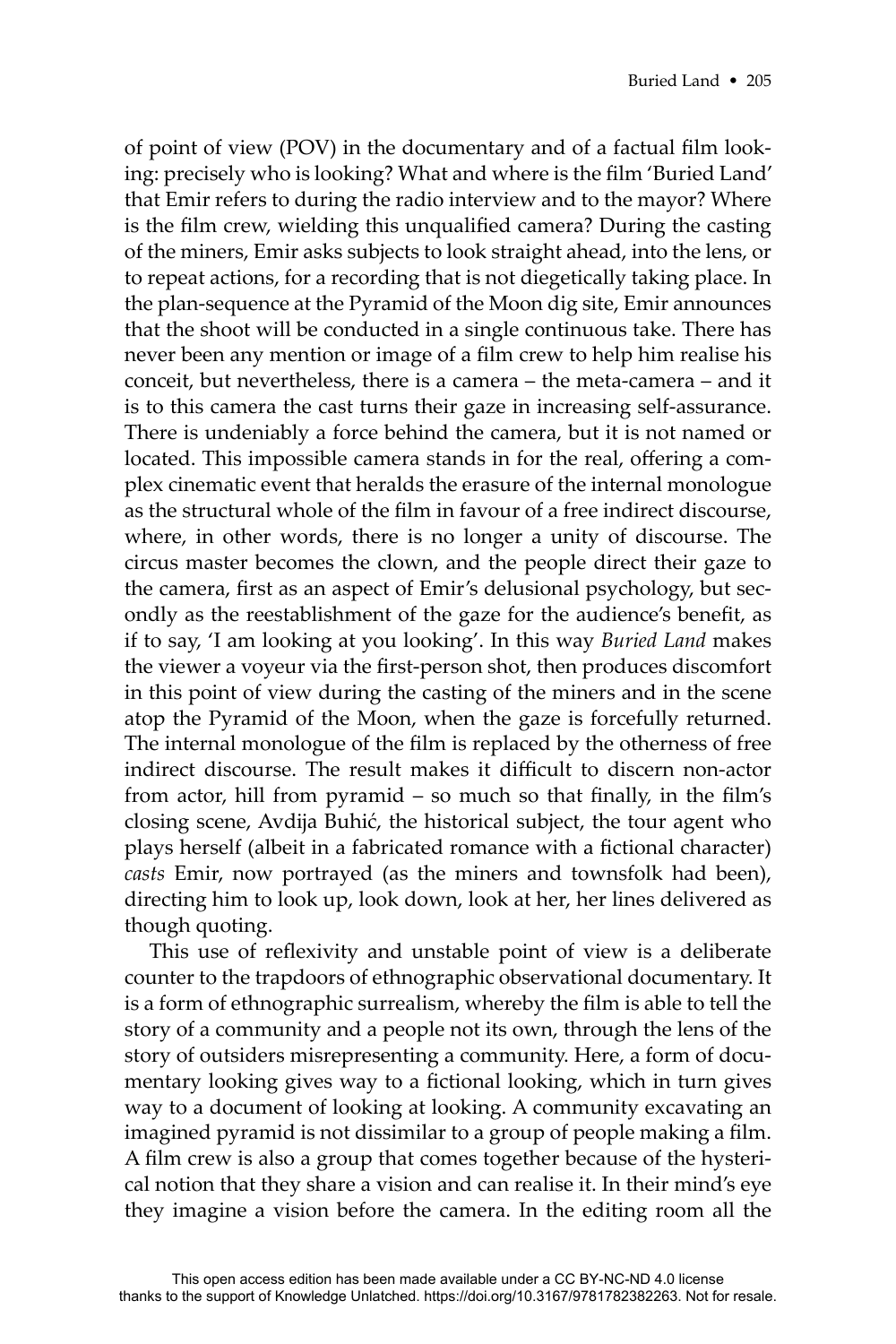filmmakers need do is cut away all that is not the image imagined. In *Buried Land*, fiction is to the documentary as imagined landscapes are to the real Visoko landscapes. The film and the Foundation have in common the scrutiny of a landmass that they cannot penetrate. To place a camera down on the ground and begin to describe observationally what can be indexically seen would be to push away the inscrutable. 'Landscape is not a genre of art but a medium. Landscape is a medium of exchange between the human and the natural, the self and the other', states Mitchell (1995: 14) in a series of emphatic remarks. 'Landscape is both a represented and presented space, both a signifier and a signified, both a frame and what a frame contains, both a real place and its simulacrum, both a package and the commodity inside the package'. So too is filmmaking. *Buried Land* became a temporary medium for conducting and transacting difference, for creating new formal relationships between figure and ground, between the actual and the invented.

## **Notes**

- 1 Though it is a mantel that Osmanagich says he dislikes, it has stuck. The comparison to Indiana Jones – inspired by Osmanagich's always present leather hat – and the detail of the Hotel Hollywood's sudden name change, implying a quick and spurious adoption of the pyramid claims within Visoko, were part of the first BBC and ABC news stories and have been mentioned in most stories since.
- 2 In the introduction to his book *Bosnian Valley of the Pyramids* (2006: 9), Osmanagich asks: 'If the opponents of the Pyramid are truly convinced that it does not exist, why do they try to prevent further digging? What are they afraid of?'
- 3 http://www.bosnianpyramid.com/ is the main Foundation website, host to an ongoing moderated forum of some sceptics and mostly believers.
- 4 On the role of invention in such matters as tradition and collective historical experience, see Hobsbawm and Ranger (1983). Social and political authorities invent rituals and memories of the past as a way of creating a new sense of identity for ruler and ruled, and the 'invention of tradition' as an instrument of rule.
- 5 On staging and 'fictionlisation' in *Nanook* see for example Rothman (1998).
- 6 See for example Mendick and Malnick (2011), and Palmer (2010).
- 7 The same technique is famously used by Kiarostami in *Close Up* (1990). The film exists as a document of the filmmaker coaxing a conman to replay his lie, thereby creating a film that is true in its fiction.
- 8 In fact, it was frequently a process of misrepresentation of the film-yet-tobe. To garner the support of the mayor's office, the filmmakers proposed a film that would be a large-scale land-art project involving the whole community passing a camera to the top of Visociča. To mollify the Foundation,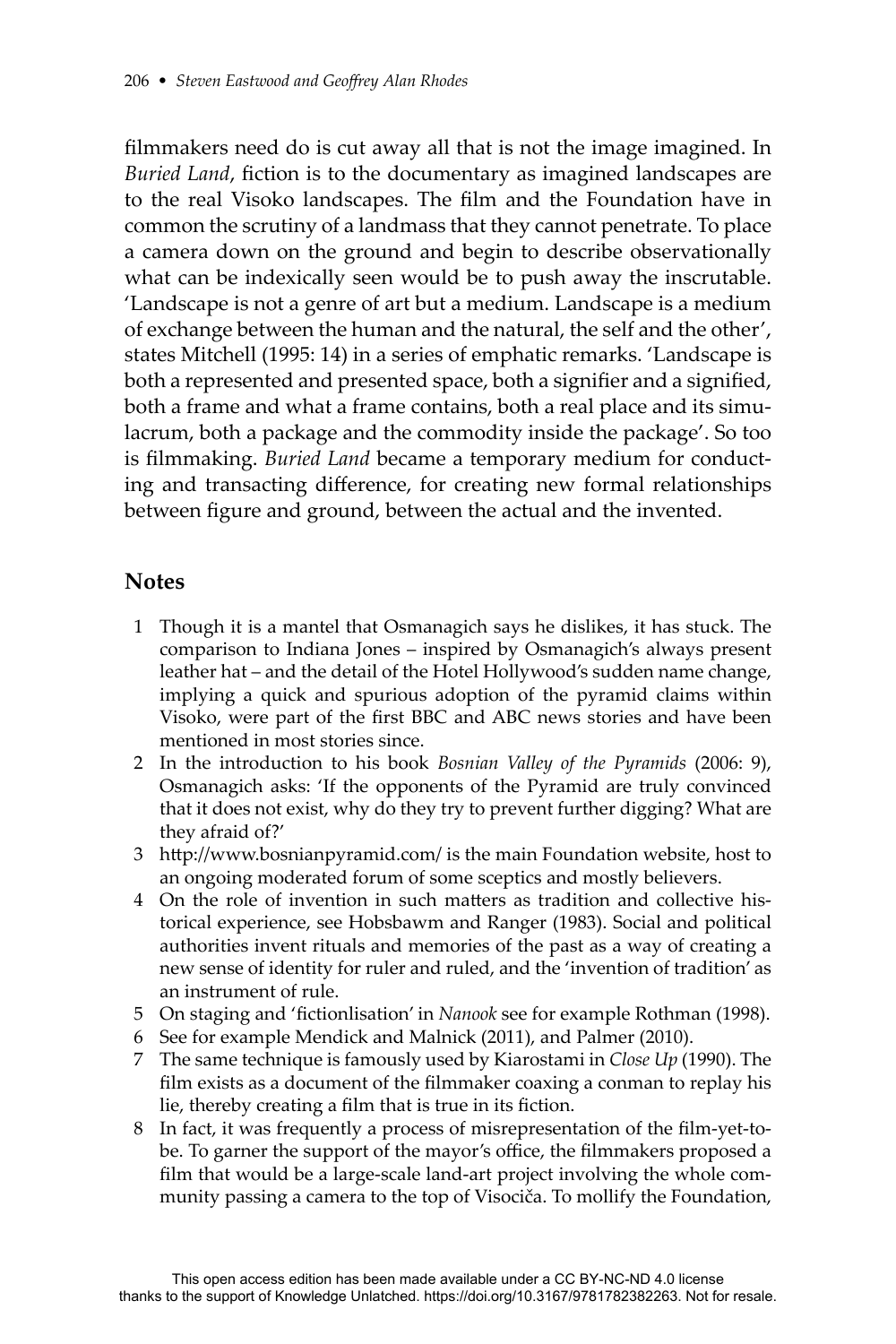Eastwood and Rhodes documented the Foundation's 2008 conference and the Egyptian archaeologists brought in to announce their support of the excavations. None of these things were included in the final film.

- 9 'National identity always involves narratives. Ours has become an era of a search for roots, of people trying to discover in the collective memory of their religion, race, community and family, a past that is entirely their own' (Said 2000: 177).
- 10 During Eastwood and Rhodes' time in Bosnia, the film *Borat* was still a point of comparison and fear. Many Bosnians were sensitive to the portrayal of Kazakhstan in *Borat* – they empathised with a small country being taken advantage of and represented to the world by outside media for outside audiences. See B. Svraka (2008): the reporter had gathered information from the film's development-stage website, which bannered a film 'combining fact and fiction', and 'a scripted actor with the real people and events'. In addition, there was a development trailer, compiled from footage from the initial research trip in 2007. The perception of this trailer suffered from a similar cultural divide as the scandal surrounding Michelangelo Antonioni's 1972 documentary, *Chung Kuo – Cina*. The trailer included young Romany people who lived on the outskirts of Visoko and made a living as guides for the tourists who came for the pyramids. Though these facts in Bosnia were not repressed by a central government-led cultural revolution (as in 1970s China), nevertheless the trailer reflected aspects of the community that were repressed culturally, in a country struggling to reinvent its national image fifteen years after civil war. And, as is the nature of film and documentary, what appears within the frame and within the minutes of the film, becomes the representation of the world itself. By giving screen time to Osmanagich, his cronies and the Romany youths, the trailer had produced a meaning for certain Bosnian viewers (notably the reporter, and Osmanagich's team) that the Pyramid project was a Romany project. This convinced the reporter that the filmmakers had come to Bosnia to make fun of the country, just as Sacha Baron Cohen had in Kazakhstan.
- 11 Three predetermined camera modes were used: direct cinema (a hand held or fly-on-the-wall approach); self-conscious documentary (free indirect discourse); and wholly cinematic (blocked, composed, lyrical shots).
- 12 This practice of using a performed semi-fictional character as a means to encounter a people and a place is a territory previously navigated by Roberto Rossellini, Werner Herzog, Agnès Varda and Abbas Kiarostami, among others. In Kiarostami's *Taste of Cherry* (1997) an actor plays a man driving around the outskirts of Tehran looking for a stranger to assist him in suicide. Each of the people he picks up is a non-actor and when they are in front of the lens it is Kiarostami standing-in off camera, delivering the lines of the suicidal man. In *Life, And Nothing More* (1991), Kiarostami casts an actor to play a film director (based on Kiarostami) returning after an earthquake to the rural village where he had previously filmed *Where is the Friend's House?* (1987). This, the second film in the so-called Koker trilogy – the final being *Through The Olive Trees* (1994) – is shot as though a documentary. Each of the films in the series appears to shift in turn to a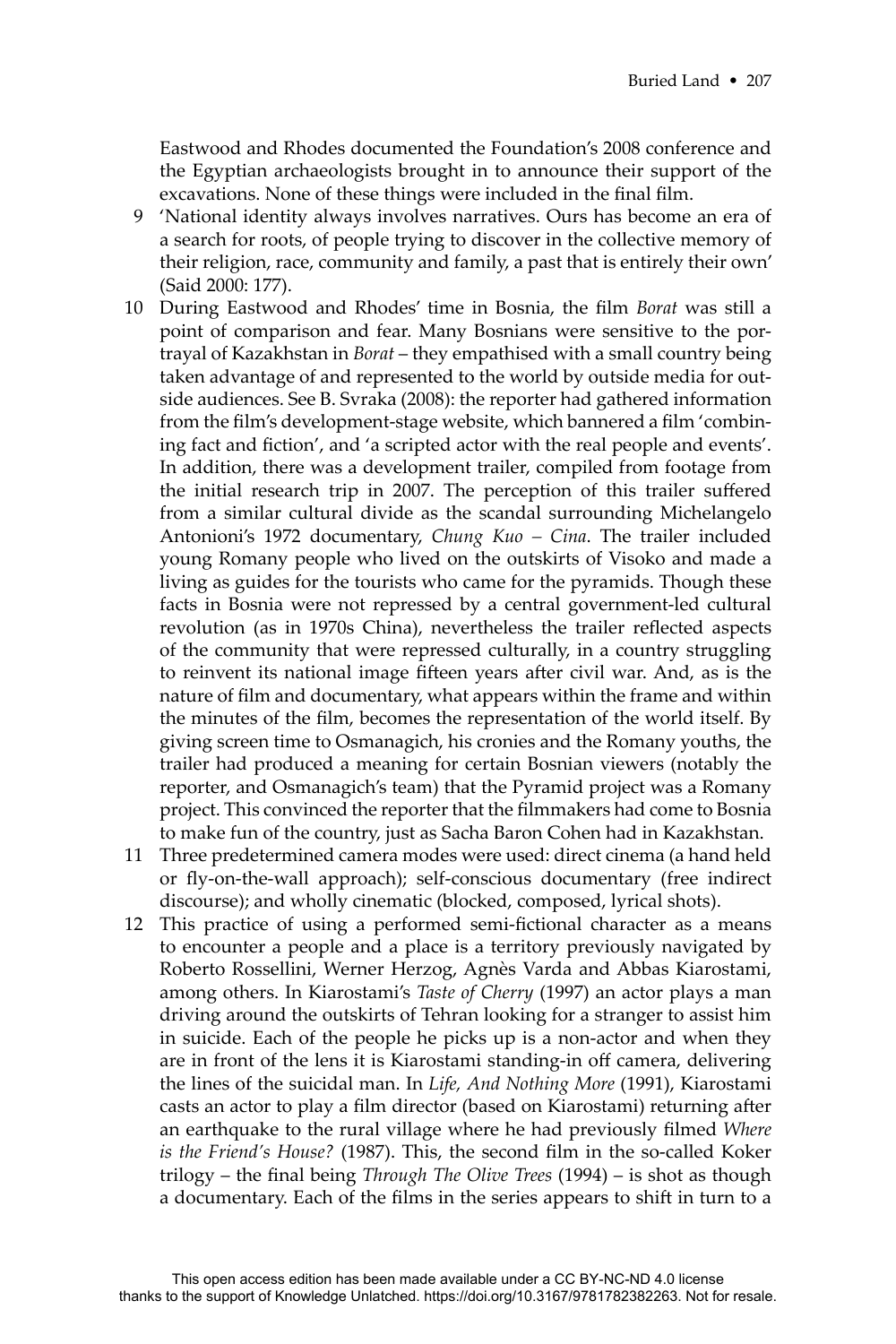higher register of reality, thereby relegating the previous film to fiction. The filmmaker (Kiarostami) is fictionalised once in the second and twice in the third. In these examples it is the director as agent who bridges a fictional environment and a real situation. In each film the relationship between people (or a people) and place is acute.

13 In a similar vein, artist-filmmaker Marine Hugonnier tried but failed to represent a panorama of what some say is the most idyllic landscape on Earth, the Panjsher Valley north-east of Kabul, which has been circumnavigated by warring forces on all sides (*Ariana*, 2003). The film installation emerges as the 'making of' a film that was never made, and an essay on our desire to see, show and explicate.

## **References**

- *13 Lakes.* 2004. [Film]. Directed by J. Benning. U.S.A./Germany: Benning, Westdeutscher Rundfunk.
- Andrews, M. 1999. *Landscape and Western Art*. Oxford: Oxford University Press.
- Aufderheide, P., P. Jaszi and M. Chandra. 2009. Executive Summary, *Honest Truths: Documentary Filmmakers on Ethical Challenges in Their Work*. Center for Social Media Study. Retrieved 17 May 2012 from http://www.centerfor socialmedia.org/ethics.
- *Borat: Cultural Learnings of America for Make Benefit Glorious Nation of Kazakhstan*. [2006](http://www.imdb.com/year/2006/?ref_=tt_ov_inf). [Film]. Directed by L. Charles. U.S.A.: Twentieth Century Fox.
- *Buried Land*. 2010. [Film]. Directed by S. Eastwood and G.A. Rhodes. U.K./ U.S.A.: Paradogs Films/GARhodes.
- *Close Encounters of the Third Kind*. 1980. [Film]. Directed by S. Spielberg. U.S.A.: Warner/Columbia.
- Cosgrove, D.E. 1984. *Social Formation and Symbolic Landscape*. Madison: University of Wisconsin Press.
- Crouch, D., R. Jackson and F. Thompson (eds). 2005. *The Media and the Tourist Imagination: Converging Cultures.* Abingdon: Routledge.
- Hobsbawm, E. and T. Ranger (eds). 1983. *The Invention of Tradition*. Cambridge: Cambridge University Press.
- Jackson, J.B. 1979. 'Landscape as Theatre'. *Landscape*, 23.1: pp. 3–7.
- Lowenthal, D. 1961. 'Geography, Experience and Imagination: Towards a Geographical Epistemology'. *Annals of the Association of American Geographers* 51.3 (September 1961): pp. 241–60.
- Mendick, R. and E. Malnick. 2011. 'BBC Accused of Routine "Fakery" in Wildlife Documentaries'. *Telegraph*, 18 December. Retrieved 1 November 2012 from http://www.telegraph.co.uk/culture/tvandradio/bbc/8963053/BBC-accusedof-routine-fakery-in-wildlife-documentaries.html.
- Mitchell, W.J.T. (ed.). 1995. *Landscape and Power*. Chicago: University of Chicago Press.
- *Nanook of the North*. 1922. [Film]. Directed by R. Flaherty. U.S.A./France: Les Frères Revillon, Pathé Exchange.